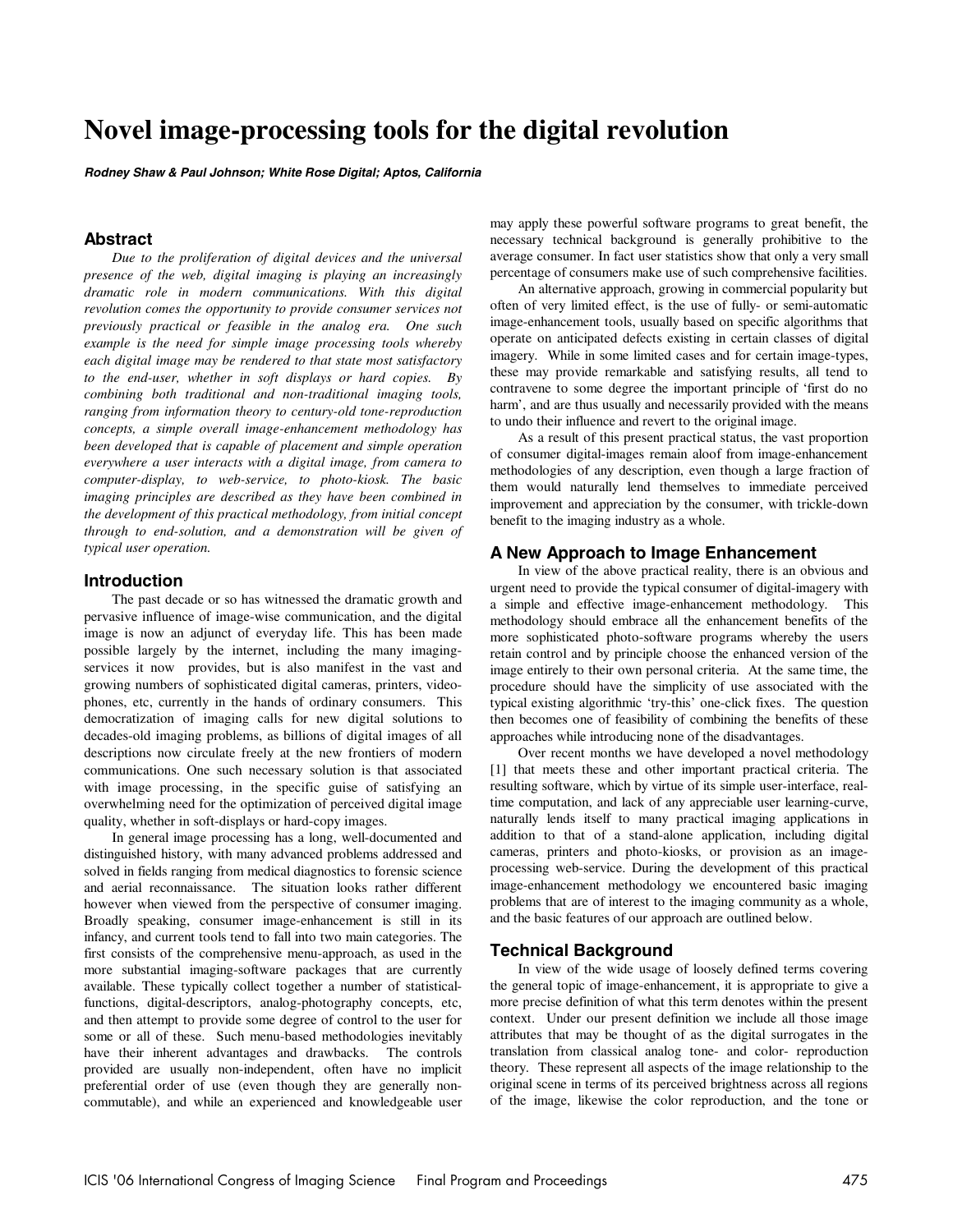contrast associated with each brightness region of the image. We further make the fundamental assumption that all image manipulations within this domain are obtained within the rule of determinate pixel mapping. In other words, only enhancements are assumed permissible which operate in a predetermined manner on each pixel, independent of the state of any adjoining pixel, or groups of pixels.

In this context we note that those techniques that operate conditionally on pixels depending on the state of defined regions of adjoining pixels may be thought of in this present context as advanced image enhancement. In addition to many of the 'singlebutton' consumer facilities, this class of techniques includes such well-established image processing methodologies as those used for increasing sharpness or reducing noise. In imaging terms, these are often defined in terms of spatial-frequency-dependent operations. In practice the use of advanced enhancement may become a balancing act between desirable image improvements and the addition of new undesirable image artifacts. Examples of these artifacts include image-contouring, haloes and ringing effects, color spills into adjacent image regions.

The practical reason why the basic set of image enhancement methodologies are not attempted first, and only augmented later by advanced methodologies if and when necessary, lies in the simple reality that there is no obvious systematic way of doing so. However, by consideration of the determinate pixel-mapping basis, so long as the pixel-mapping procedures obey certain obvious rules (continuous, single-valued, finite differentials, well-behaved at the extremities of the pixel range) they are relatively free from the introduction of unwanted image-defects of their own. The novel enhancement methodology described here is based on this premise, and the key element of the procedure lies in a systematic exploration of the entire basic image-space of brightness/darkness, contrast/tone and color-reproduction. In our own practical experience, when this basic image-space has been fully explored, then the need for augmentation by advanced enhancements is reduced by such a significant amount that typically the consumer is entirely satisfied with the image quality in the absence of any additional advanced image-quality enhancements. Only a much smaller fraction of all consumer images are then deemed to need advanced techniques for, say, image-sharpening or extendedlatitude imagery.

In view of the very large number of combinatorial pixelmapping functions that might be chosen as surrogates for the basic imaging concepts of brightness/darkness, tone/contrast and colorreproduction and balance, this may seem a formidable challenge, yet a closer inspection of the problem gives reason for hope. In fact in the absence of any knowledge of image attributes, any digital photograph has only around five or six fundamental and independent variables, as seen from a strictly physical viewpoint. If correctly defined and placed, for example, within an informationtheoretic-type framework, the states of these variables can form the basis of a robust image-quality choice hierarchy.

Even if and when this can be carried out in a practical manner, the question remains of the range and linearity of the scales associated with these variables, and, most important of all, that changes in the physical variables to which they relate correlate directly to the visual impression in the perceived image. This calls for visual linearization and quantization of the variables over the entire practical range.

# **Practical Details**

The essential steps towards a practical solution that includes all the above observations may thus be summarized as follow:

- 1) Define a basic and image-appropriate set of individual physical variables representing any digital image.
- 2) Order these independent variables within an overall logical hierarchy.
- 3) Define the practical range of these variables for a comprehensive consumer image set.
- 4) Set the interval scales within these ranges in terms of linear visual effect.
- 4) Determine the just-appreciable visual differences within these scales for the same typical consumer image-set.
- 6) Ensure that the full operation of these variables introduces a negligible degree of associated image artifacts.
- 7) Calculate the total number of combinatorial image states in the image.
- 8) Provide consumer-access to each of these image states using a critical choice hierarchy.

At first sight this might appear to be an ambitious task, unlikely to lead to any practical consumer-friendly solution. However by breaking down the essentials steps into a well-defined sub-set, as above, and by addressing each of these individually and then collectively, we were able to arrive at an entirely practical solution, as will now be described.

We make the fundamental assumption that the essential physical variables to be used in the basic enhancement methodology can all be determined by unique operations on the basic pixel-map representing the digital image, and that such operations are 'wellbehaved' (continuous, single-valued, cover the entire pixel-range, are rational at the pixel-extremities etc). Figure 1 illustrates the first mode of pixel-mapping as a systematic change of the image brightness level. As shown, this yields a systematic and defined enhancement of brightness in the image, while the mirror-image of this function naturally represents a corresponding systematic enhancement of image darkness. Figure 2 illustrates the second mode of pixel-mapping, representing a tone-manipulation of the image, whereby mid-tones (mid pixel regions) are associated with increased gain (contrast), at the expense of decreased gain in the shadows and highlights (low and high pixel regions). In this case the mirror image of the curve represents the inverse effect on the contrast associated with these pixel regions. Finally, as in Figure 3, the individual pixel color (RGB) components are themselves operated on in the above brightness/darkness sense, and using a similar pixel-mapping function.

Having classified the pixel-mapping variables into three basic modes in this elementary manner, we then make the further assumption that these modes may be optimally combined as a linear sequence of ordered operations, starting with brightness/darkness, continuing to contrast/tone-reproduction, and finally addressing color-balance/reproduction, and in this sense constitute a sequence from the largest to the smallest changes in typical images. Hence this sequence comes as close as is practically feasible to representing an independent set of enhancement variables. Our experience with a very large number of consumer images shows that assumption is entirely satisfactory from a practical viewpoint. But in those less frequent cases where large changes in contrast or color balance are the prime need, the sequence may be readily reordered.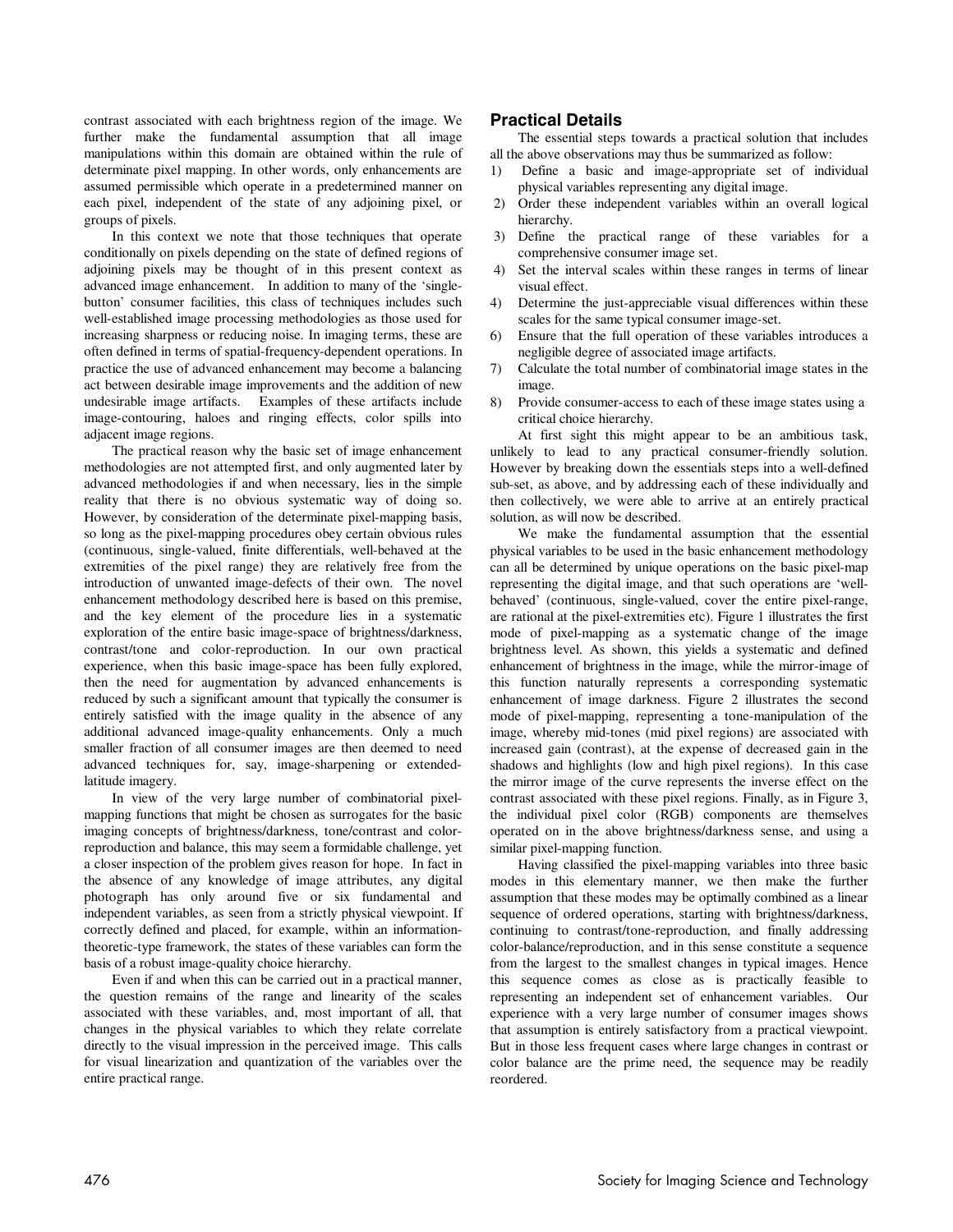

**Figure 1**. Mapping function illustrating overall change in image brightness



**Figure 2**. Mapping function illustrating change in tone reproduction



**Figure 3**. Mapping functions illustrating changes in RGB components



**Figure 4**. Illustrations of the sequential image-choice methodology

With the pixel-mapping variables established in terms of these corresponding practical image properties, the problem remains of determining the practical range of each variable, and defining the minimum interval within this range that corresponds to a significant difference for each specific image-variable. It is essential that these relate directly and linearly to visual effect, and especially that the intervals within the practical ranges are defined in fixed intervals of visual response. They were in fact determined from several thousand typical consumer images, that included samples ranging from lowest to highest image quality.

The somewhat surprising conclusion of these practical studies was that, as a rule of thumb and within the assumptions of visual linearity, the number of discrete image-states for each attribute could typically be reduced to around thirty. In other words, thirty distinct image-states, correlated with thirty distinct pixel-mapping variations of the assumed basic brightness/lightness surrogate, covered the entire practically established-range, and thereby accommodated more than ninety-nine percent of all consumer images. A similar conclusion was reached for the pixel-mapping function associated with contrast/tone-reproduction, and likewise for color balance and reproduction, although in the latter case, for example for badly faded scanned negatives whose color balance have shifted drastically over the decades, an increased gamut of accessible image color states may occasionally be appropriate.

Based on these approximate numbers, the problem associated with a basic enhancement choice-hierarchy becomes clear. Assuming that a number around thirty is appropriate for each of the sequential choices, and that the image-states are independent and combinatorial, the conclusion is reached that there are around  $30<sup>3</sup>$ , or 27,000 overall distinct image-states. More exact and complex calculations and studies have shown that while in fact a much greater number of different images states (around  $10<sup>6</sup>$ ) would be necessary to cover the complete gamut of image quality, nevertheless, this lesser number would serve to satisfy the overwhelming majority of user choices.

The practical problem of presenting each image to the consumer for individual choice would at first sight seem an insurmountable one. This would seem especially to be the case in light of the further practical aim of making the choice simpler and more intuitive than in existing comprehensive software packages, to do so without the necessity of setting variables, adjusting curves or moving sliders, etc, and to develop a procedure such that with the minimum of training an inexperienced and non-technical consumer could make this selection without ambiguity within several seconds.